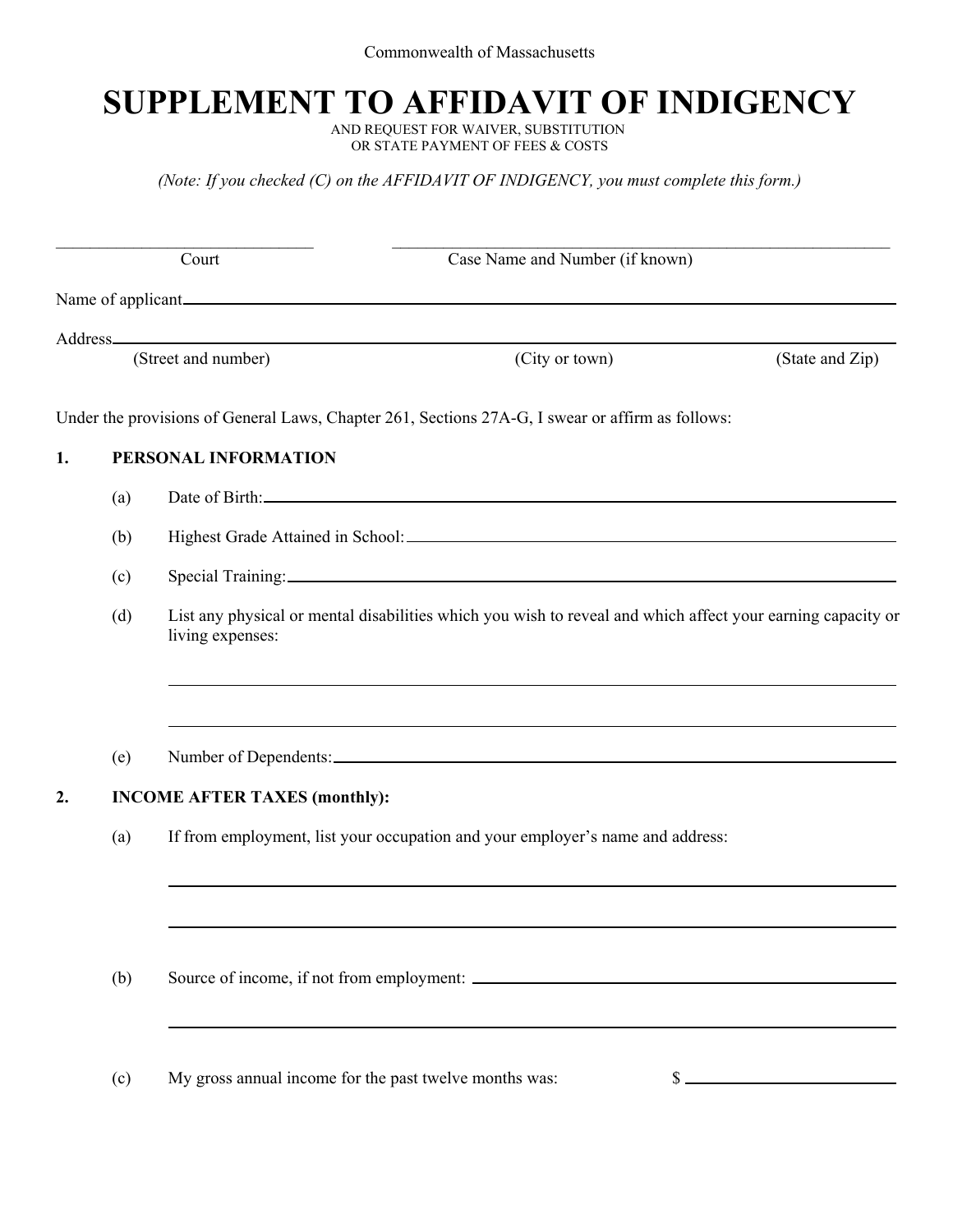| (d)<br>Gross Income (monthly): |  |
|--------------------------------|--|
|--------------------------------|--|

|     | Federal Tax                                              | \$                                                                                                 |  |
|-----|----------------------------------------------------------|----------------------------------------------------------------------------------------------------|--|
|     | State Tax                                                | \$                                                                                                 |  |
|     | Social Security                                          | S                                                                                                  |  |
|     | Medicare                                                 | \$                                                                                                 |  |
|     | Other Taxes (specify)                                    | S                                                                                                  |  |
|     | <b>Total Taxes Deducted</b>                              |                                                                                                    |  |
| (f) | Total Income After Taxes (subtract $2(e)$ from $2(d)$ ): |                                                                                                    |  |
| (g) |                                                          | If any other member of your household is employed, list occupation and name and address of his/her |  |

employer and monthly income after taxes:

## **3. NET INCOME (monthly):**

| Expenses (monthly):   |              |                                        |                             |
|-----------------------|--------------|----------------------------------------|-----------------------------|
| Rent or Mortgage      | $\mathbb{S}$ | <b>Uninsured Medical Expenses</b>      | $\sim$                      |
| Food                  | $\mathbb{S}$ | Child Care                             | $\frac{\text{S}}{\text{S}}$ |
| Electricity           | $\mathbb{S}$ | <b>Education Expenses for Children</b> | $\sim$                      |
| Gas                   | \$           | Child Support                          | \$                          |
| Oil                   | \$           | Clothing                               |                             |
| Water                 | $\mathbb{S}$ | Laundry/Cleaning                       |                             |
| Telephone             | $\mathbf S$  | Car Insurance                          | $\mathbf{s}$                |
| Health Insurance      | \$           | <b>Transportation Expenses</b>         | S.                          |
| Other (specify):      | $\mathbb{S}$ |                                        |                             |
| <b>Total Expenses</b> |              | S                                      |                             |